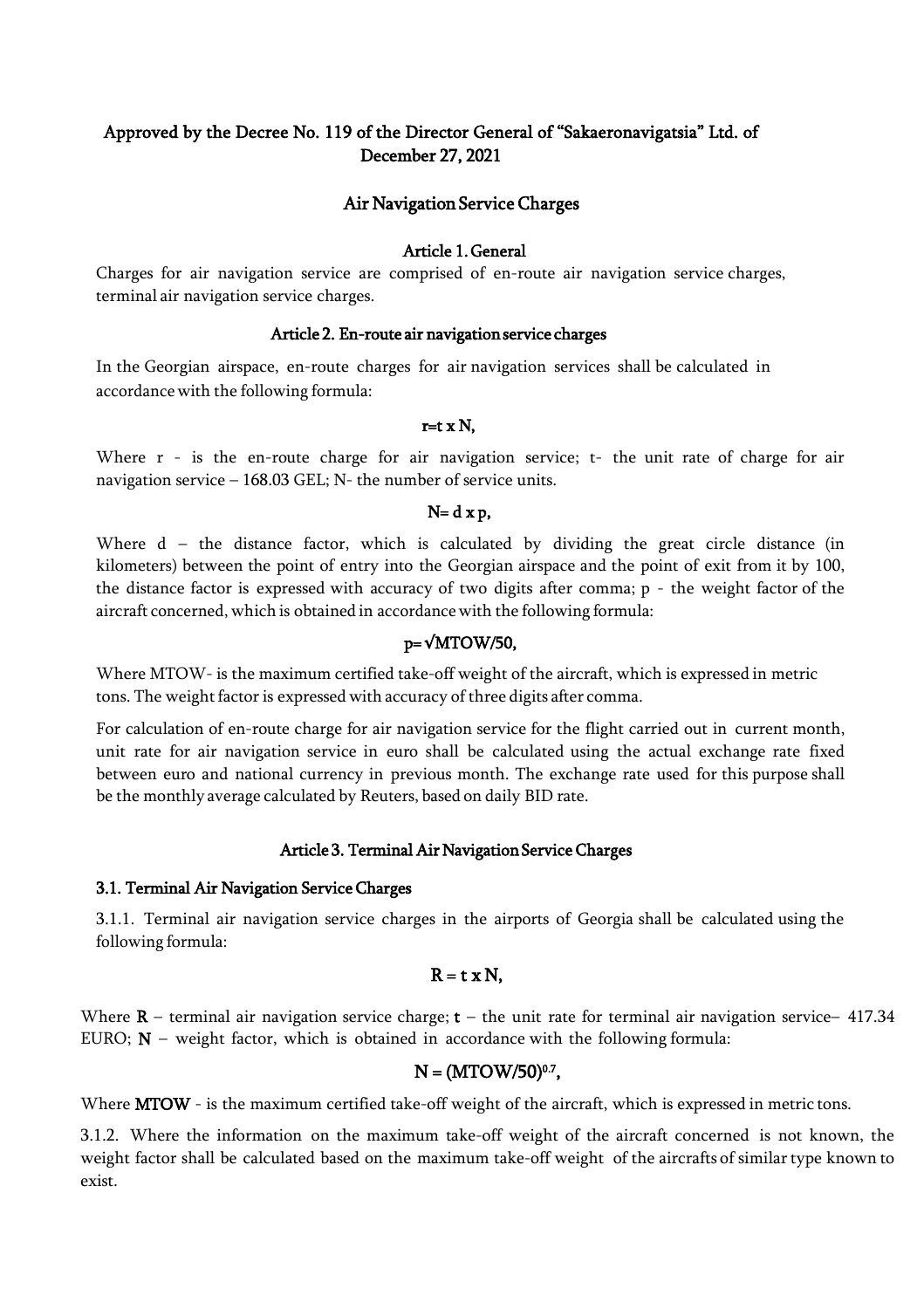# 3.2. Privileges on Terminal Air Navigation Service charges

3.2.1. The unit rate (t) for terminal air navigation service provided in Kopitnari Airport shall amount to 250.41 EURO.

3.2.2. For the aircraft which MTOW does not exceed 14 tons, the unit rate (t) for terminal air navigation service shall amount to 139.16 EURO.

3.2.3. For the commercial air carriers, providing domestic transportation service by an aircraft with MTOW exceeding 14 tons, the unit rate (t) for terminal air navigation service shall amount to 250.41 EURO.

3.2.4. The unit rate (t) for terminal air navigation service amounts to 77.74 EURO for the aircrafts, which MTOW does not exceed 14 tons, and 250.41 EURO for the aircrafts, which MTOW is greaterthan 14 tons in the following cases:

a) use of the alternative aerodrome for landing due to adverse weather conditions;

- b) technical problems
- c) a sick person onboard;
- d) training flights in the aerodrome zone;
- e) flight tests of radio navigation facilities.

3.2.5. The unit rate (t) for terminal air navigation service shall amount to 77.74 EUR for helicopters, despite the takeoff weight of the helicopter and goal of the flight.

# Article 4. Charges for Aeronautical Information Service

4.1. Initial purchase of full AIP of Georgia (paper form) in ring-binder, including latest AIP AMDT, valid AIP SUPs and AICs – 300.00 USD (VAT included).

4.2. Annual subscription (paper form) to AIP AMDTs, AIP SUPs, AICs and NOTAM Summaries (by email) service – 230.00 USD (VAT included).

4.3. Initial purchase of valid version of Electronic AIP of Georgia (CD), including latest AIP AMDT, valid AIP SUPs and AICs– 170.00 USD (VAT included).

4.4. Annual subscription (CD) to AIP AMDTs, AIP SUPs, AICs and NOTAM Summaries (by e-mail) service - 170.00 USD (VAT included).

# Article 5. Charge for Communication Service

5.1. For awarding of Aeronautical Fixed Telecommunication Network (AFTN) index and registration in the Aeronautical Information Publication (AIP) – 100.00 GEL.

5.2. Software-based installation – 50.00GEL.

5.3. Leasing, maintenance and repair charge for radio communication facilities per month –23.00 GEL.

5.4. Subscription fee for one aircraft weight ratio per month - 18.00 GEL.

5.5. Sending of one notification – 3.00 GEL.

5.6. Cost of decoding of 1 minute of the record playback system – 61.00 GEL (VAT included).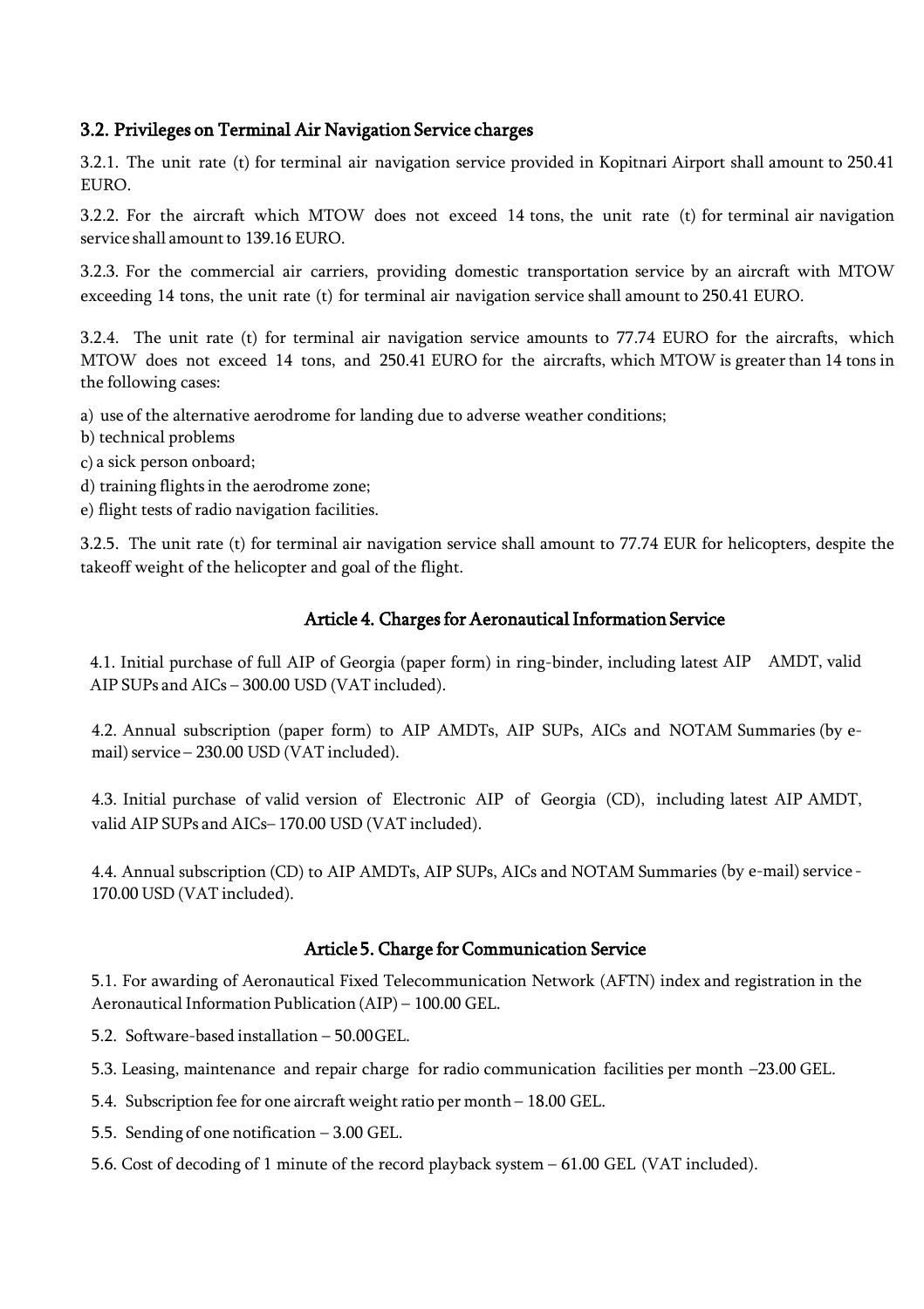# Article 6. Billing and Payment of Charges

6.1. Billing and collection of en-route air navigation service charges on behalf of "Sakaeronavigatsia" Ltd and LEPL "Georgian Civil Aviation Agency" are performed by CRCO (Central Route Charges Office of EUROCONTROL).

6.2. Billing and collection of terminal air navigation service charges are performed by "Sakaeronavigatsia" Ltd. Billing will be performed in EURO. Payment is possible to be made also in USD and in GEL using the official exchange rate of National Bank of Georgia [\(www.nbg.ge\)](http://www.nbg.ge/) effective on the payment date.

6.3. Liability for the payment of air navigation service charges shall be borne by the air carrier (forwarding agent) – a person actually carrying out the transportation (expedition) during flight of the aircraft concerned.

6.4. When the air carrier (forwarding agent) is not known, the owner of the aircraft concerned will be considered as the air carrier (forwarding agent) until the actual air carrier (forwarding agent) is revealed.

6.5. In case if the air carrier (forwarding agent) fails to fulfill the liabilities, the air carrier (forwarding agent) and the aircraft owner together will be held liable for payment of the air navigation service charges.

6.6. The rate of interest on late payment of air navigation charges applicable from 1 January 2022 is 9.48% per annum.

6.7. In case the operator is willing to cover the terminal air navigation service charges immediately after performing the flight, it can be done through a bank transfer using the below provided bank details:

PROPERTIES OF THE BANK FOR GEL PAYERS: BENEFICIARY: "SAKAERONAVIGATSIA" LTD. BENEFICIARY BANK: JSC "TBC Bank", Head Office CODE - TBCBGE 22, ACC #GE19TB7188636070100001

PROPERTIES OF THE BANK FOR USD PAYERS: INTERMEDIARY BANK: CITIBANK N.A. NEW-YORK, USA SWIFT: CITIUS33 ABA: 021000089 BENEFICIARY BANK: JSC "TBC Bank", Head Office SWIFT: TBCBGE22 BENEFICIARY: SAKAERONAVIGATSIA LTD. ACCOUNT GE63 TB71 8863 6170 1000 01

PROPERTIES OF THE BANK FOR EURO PAYERS: INTERMEDIARY BANK: DEUTSCHE BANK AG FRANKFURT/MAIN, GERMANY SWIFT: DEUTDEFF, BLZ: 50070010 BENEFICIARY BANK: JSC "TBC Bank", Head Office SWIFT: TBCBGE22 BENEFICIARY: SAKAERONAVIGATSIA LTD. ACCOUNT GE63 TB71 8863 6170 1000 01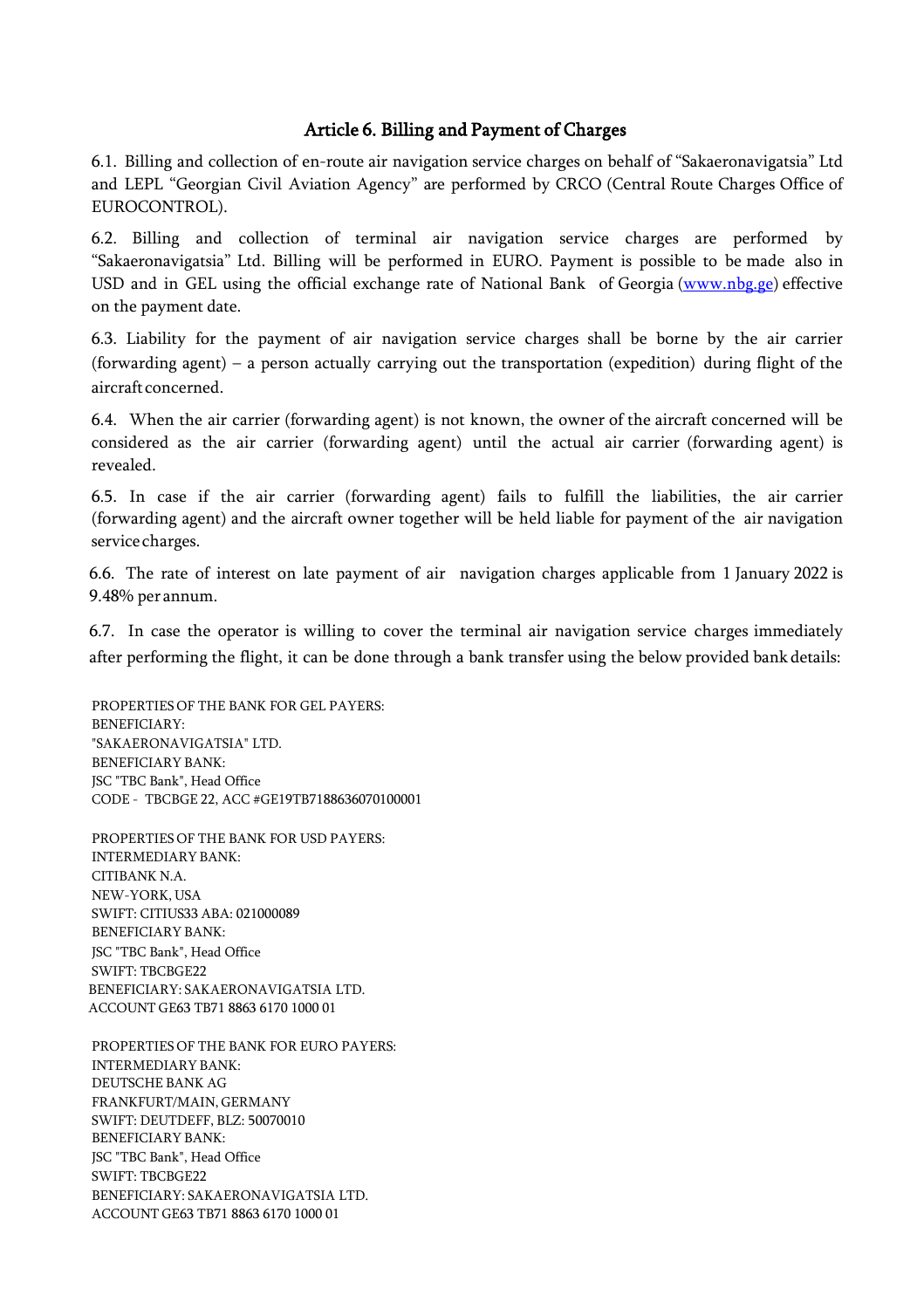### Article 7. Conditions of Payment

Conditions of payment of air navigation service charges are established in accordance with the agreements concluded by and between the Parties.

#### Article 8. Miscellaneous

8.1. In the airspace of Georgia, air navigation service charges are subject to payment by every user of such services regardless of whether they are Georgian residents or not, as well as irrespective of the form of ownership or the subordination status, except of the flights exempted from air navigation charges by Georgian Air Code and Regulatory Act of Ministry of Economy and Sustainable Development of Georgia.

8.2. The procedure for reimbursement of expenses incurred while servicing the flights, exempted from air navigation charges, is approved by the Georgian Government.

8.3. Flights exempted from air navigation charges are designated in Georgian Air Code Article 17 paragraph 2, while flights exempted from En Route air navigation charges are designated in the N1-1/67 Order, dated March 5, 2014, of the Minister of Economy and Sustainable Development of Georgia.

Any further information may be obtained from:

"Sakaeronavigatsia" Ltd Georgia, Tbilisi Airport 0198 Tel: 995 32 744 212 Fax: 995 32 744 227 Telex: 212329 Sita: TBSYTSU AFTN: UGGGGNXX [http://www.airnav.ge](http://www/) **[E-mail: office@airnav.ge](mailto:office@airnav.com.ge)**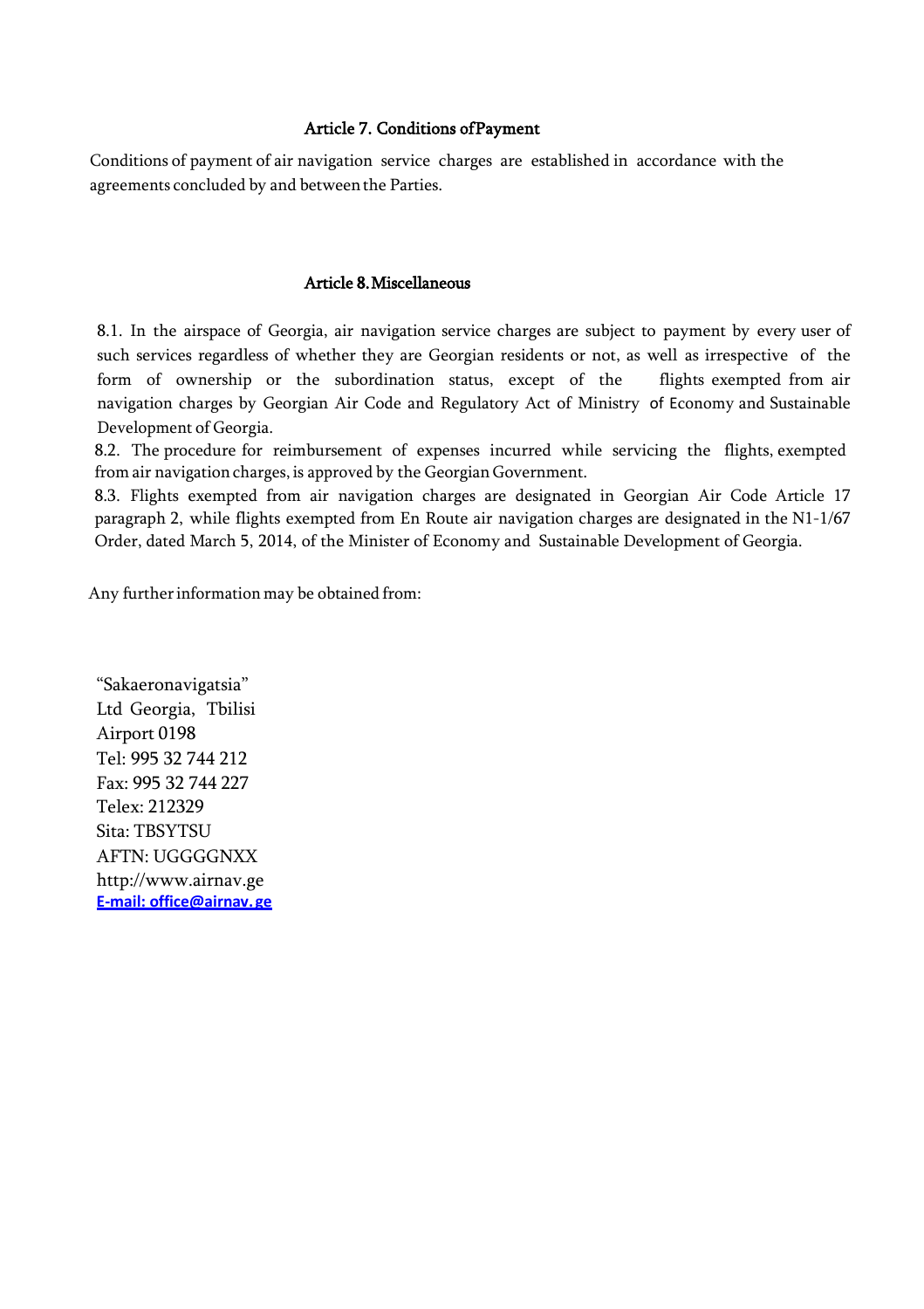\_\_\_\_\_\_\_\_\_\_\_\_\_\_\_\_\_\_\_\_\_\_\_\_\_\_\_\_\_\_\_\_\_\_\_\_\_\_\_\_\_\_\_\_\_\_\_\_\_\_\_\_\_\_\_\_\_\_\_\_\_\_\_\_\_



# **Conditions of Application of the Route Charges System and Conditions of Payment**

**Doc. N° 21.60.02 November 2021 (EN)**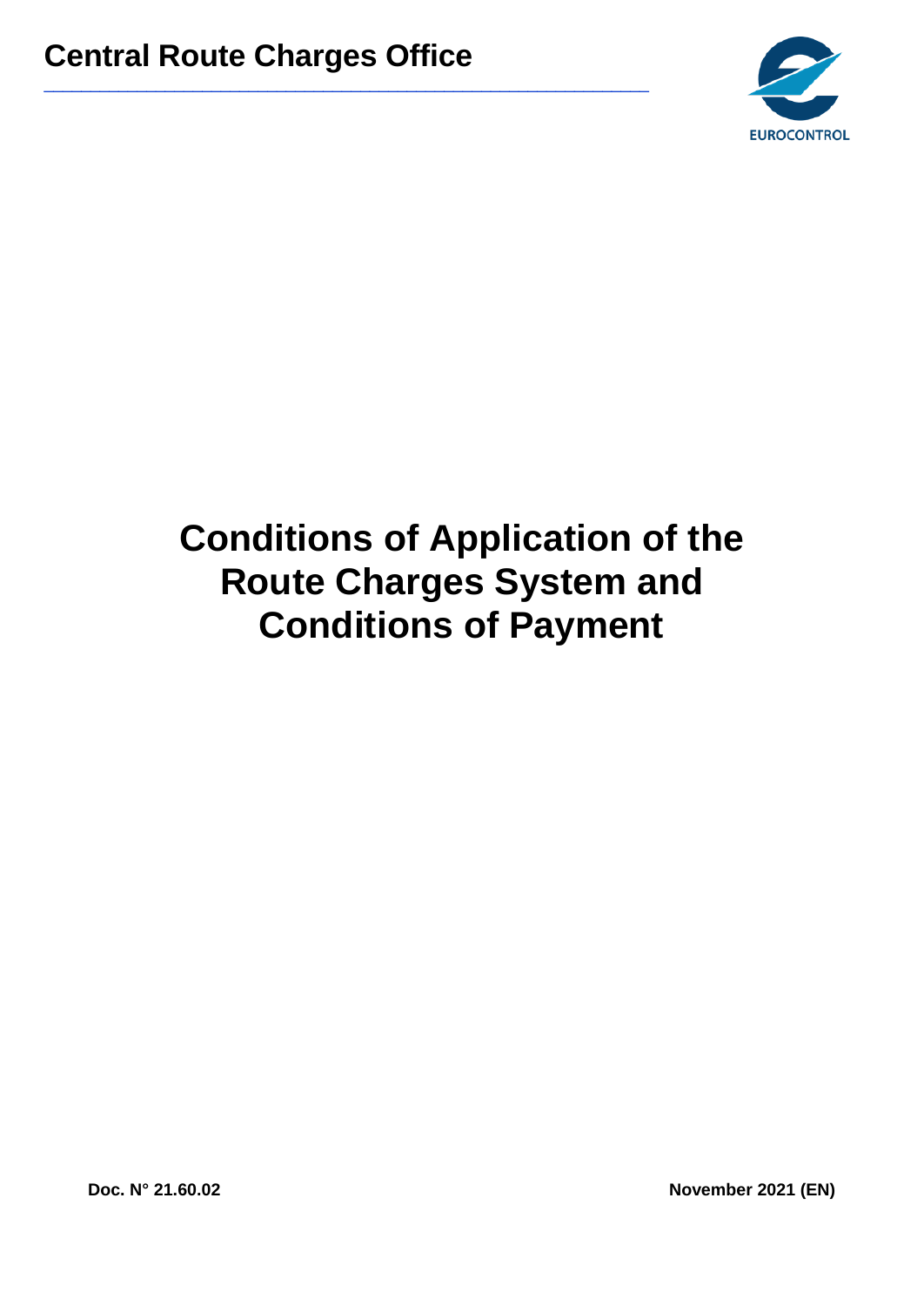# **EUROCONTROL**

# **Conditions of Application of the Route Charges System and Conditions of Payment**

[Text approved by the enlarged Commission on 28.11.2019 and entered into force on 1.1.2020 Annex 1 updated in November 2021]

**(This version supersedes the edition No. 20.60.02 of January 2020)**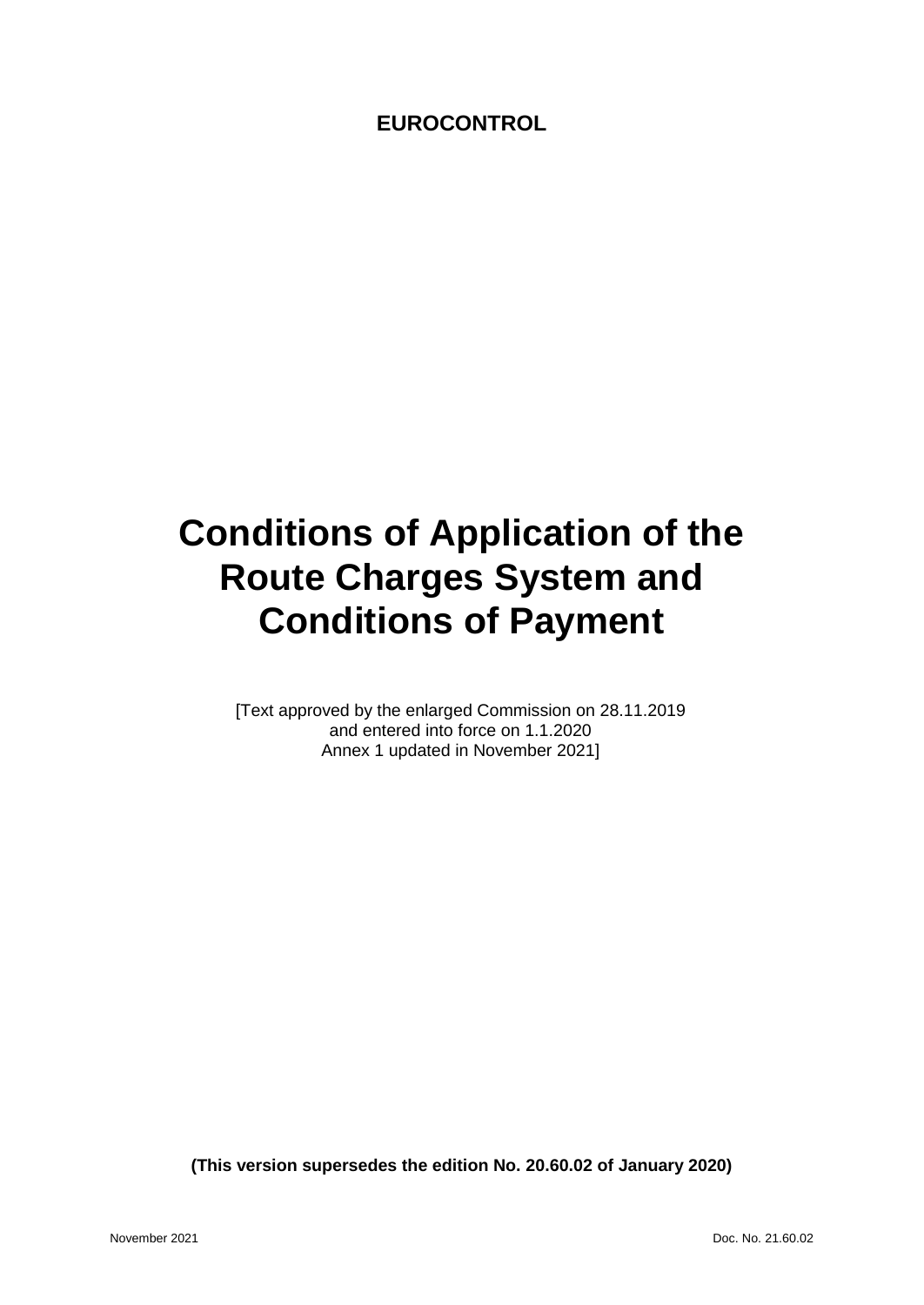# **CONDITIONS OF APPLICATION OF THE ROUTE CHARGES SYSTEM**

# **ARTICLE 1**

- 1. A charge shall be levied for each flight performed in accordance with the procedures laid down in application of the Standards and Recommended Practices of the International Civil Aviation Organization in the airspace falling under the responsibility of the Contracting States. For route charge purposes, this airspace shall be divided into en route charging zones, as defined by the Contracting States and listed in Annex 1.
- 2. The charge shall constitute remuneration for the costs incurred by Contracting States in respect of en route air navigation facilities and services and the operation of the Route Charges System, and for the costs incurred by EUROCONTROL in operating the System.
- 3. The charges generated in a given charging zone may be subject to value added tax (VAT). EUROCONTROL may, in that case, recover the said tax under the conditions and in accordance with the procedures agreed with the Contracting State(s) concerned.
- 4. The charges generated in a given charging zone may be subject to incentive scheme(s). EUROCONTROL may implement the incentive scheme(s) under the conditions and in accordance with the procedures agreed with the Contracting State(s) concerned.
- 5. The person liable to pay the charge shall be the person who was the operator of the aircraft at the time when the flight was performed. The ICAO designator or any other recognised designator in the identification of the flight may be used to identify the operator of the aircraft.
- 6. If the identity of the operator is not known, the owner of the aircraft shall be regarded as the operator unless he proves which other person was the operator.

# **ARTICLE 2**

For each flight entering the airspace of the charging zones listed at Annex 1, a single charge (**R**) shall be collected equal to the sum of the charges accruing in respect of that flight in the airspace of the charging zones concerned:

$$
R = \sum_{n} r_i
$$

The individual charge (**r<sup>i</sup>** ) for flights in a charging zone (**i**) shall be calculated in accordance with the provisions of Article 3.

### **ARTICLE 3**

The charge for a flight in a given charging zone (**i**) shall be calculated in accordance with the following formula:

$$
\mathbf{r}_i = \mathbf{t}_i \times \mathbf{N}_i
$$

where (r<sub>i</sub>) is the charge, (t<sub>i</sub>) the unit rate of charge and (N<sub>i</sub>) the number of service units corresponding to such a flight.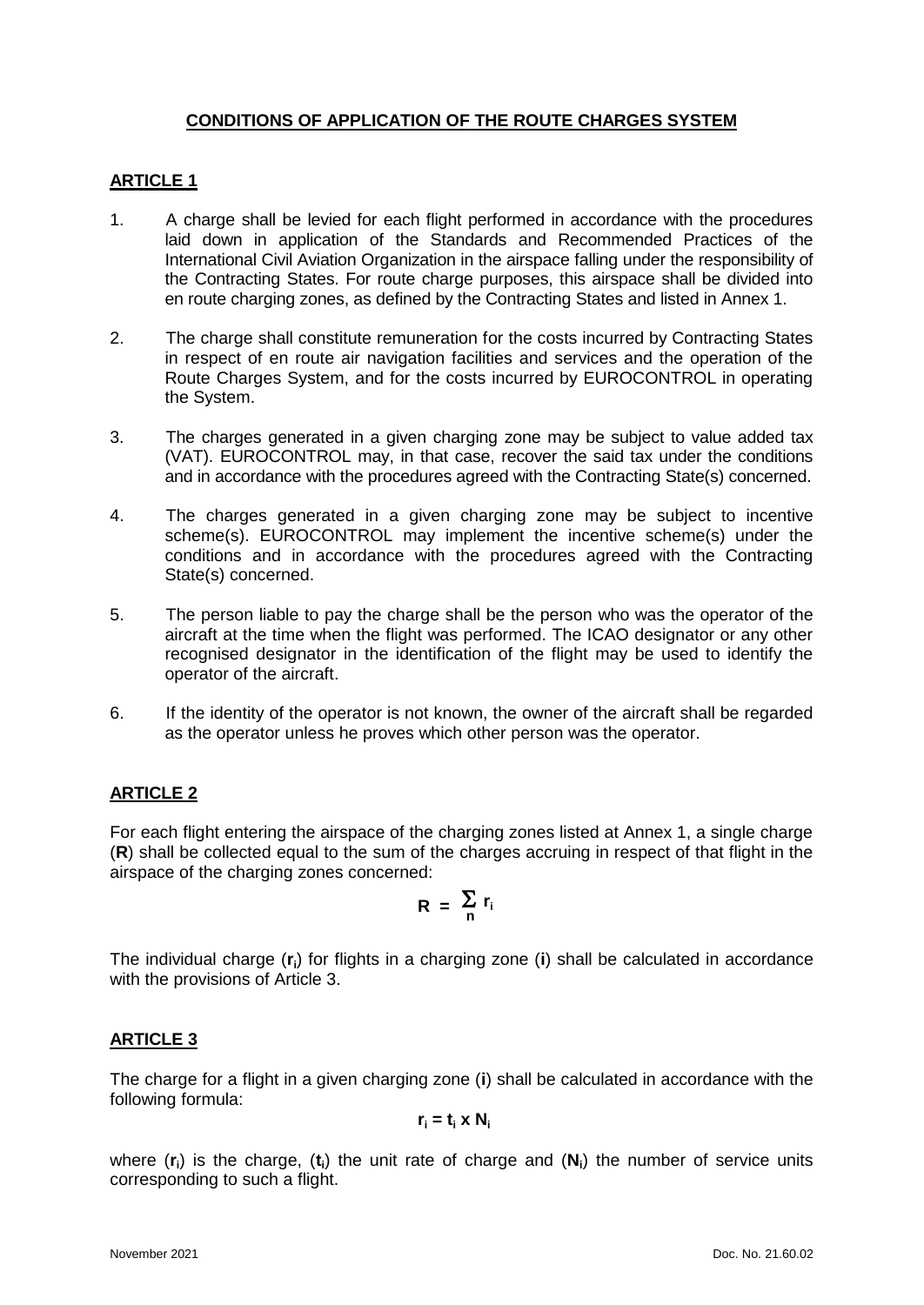# **ARTICLE 4**

For a given flight, the number of service units, designated (**N<sup>i</sup>** ), referred to in the foregoing article shall be obtained by means of the following formula:

#### $N_i = d_i \times p$

where (**d<sup>i</sup>** ) is the distance factor in respect of the charging zone (**i**) and (**p**) the weight factor for the aircraft concerned.

### **ARTICLE 5**

- 1. The distance factor (**d<sup>i</sup>** ) shall be obtained by dividing by one hundred (100) the number of kilometres in the great circle distance between:
	- the aerodrome of departure within, or the point of entry into, the charging zone (**i**)

and

the aerodrome of first destination within, or the point of exit from, that charging zone (**i**).

The aforesaid entry and exit points shall be the points at which the lateral limits of the said charging zone are crossed by the actual route flown as recorded by the Network Manager.

- 2. For flights terminating at the aerodrome from which the aircraft has taken off and during which no intermediate landing has been made (circular flights), the distance factor in the charging zone containing the most distant point from the aerodrome shall be obtained by dividing by one hundred the number of kilometres flown in the total great circle distance:
	- between the point of entry into that charging zone and the most distant point

and

between the most distant point and the point of exit from that charging zone.

For a circular flight performed exclusively in a single charging zone the distance factor shall be obtained by dividing by one hundred (100) the number of kilometres in the great circle distance between the aerodrome and the most distant point from the aerodrome, multiplied by two (2).

3. The distance to be taken into account shall be reduced by twenty (20) kilometres for each take-off from and for each landing in the charging zone.

# **ARTICLE 6**

1. The weight factor  $(p)$  – expressed as a figure taken to two decimal places - shall be the square root of the quotient obtained by dividing by fifty (50) the number of metric tons expressed as a figure taken to one decimal in the certificated maximum take-off weight of the aircraft as shown in the Aircraft Flight Manual: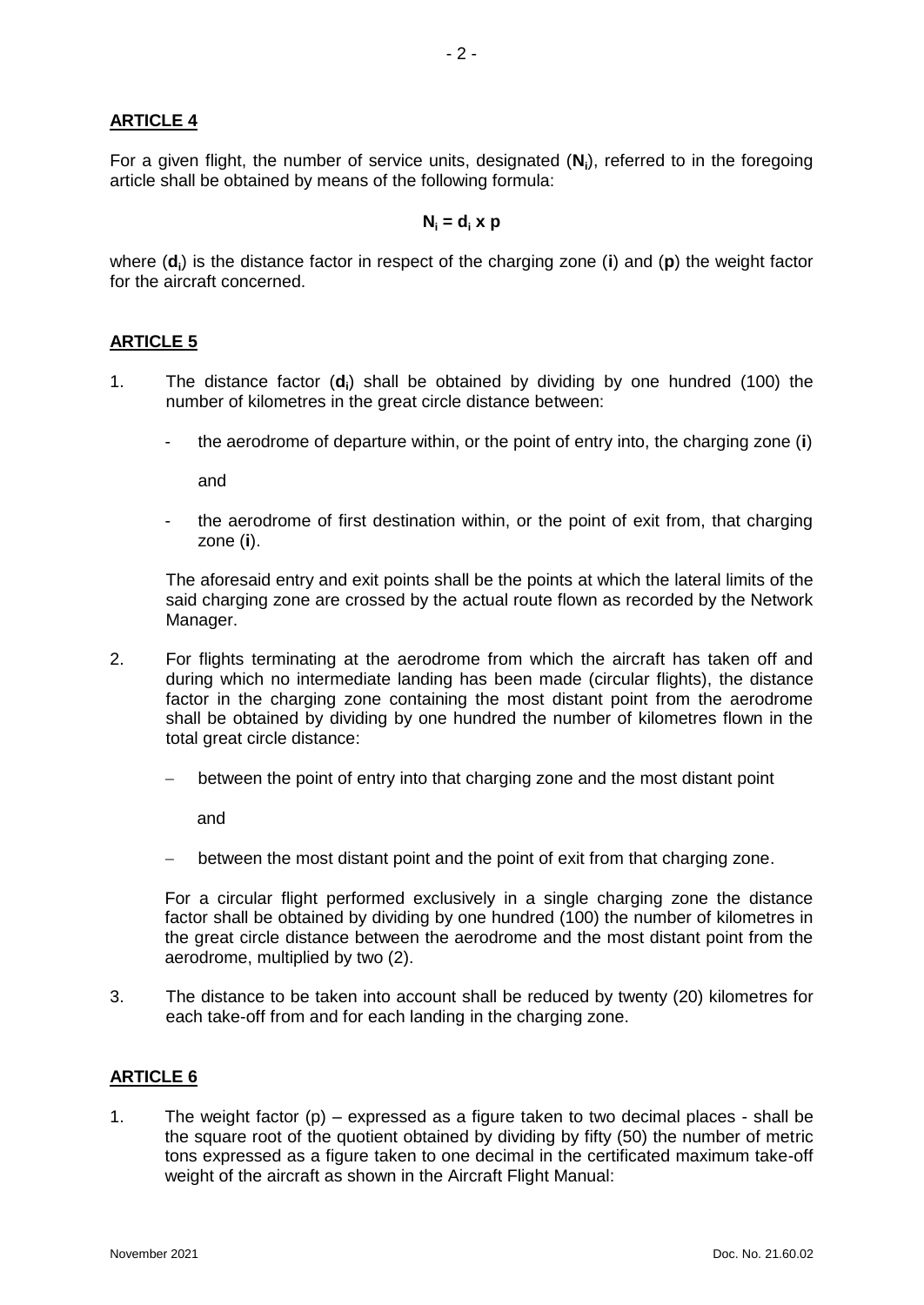

- 2. Where an aircraft has multiple certificated maximum take-off weights, the highest one shall be used.
- 3. Aircraft operators shall declare the composition of their fleet and the certificated maximum take-off weight of each of their aircraft to EUROCONTROL whenever there is a change and at least annually.

Aircraft operators shall declare any change in the composition of their fleet or in the certificated maximum take-off weight of their aircraft to EUROCONTROL by the last working day of the calendar month in which the change occurs. Aircraft operators declaring the certificated maximum take-off weight of a given aircraft shall provide the Aircraft Flight Manual of that aircraft to EUROCONTROL.

Where an aircraft operator has not provided the Aircraft Flight Manual to EUROCONTROL in accordance with the above or where the certificated maximum take-off weight of the aircraft is not known to EUROCONTROL, the weight factor shall be calculated by taking the weight of the heaviest aircraft of the same type known to exist.

# **ARTICLE 7**

- 1. The unit rate of charge (**t<sup>i</sup>** ) shall be established in euros.
- 2. The unit rate of charge (**ti**) shall be the sum of the national unit rate of charge (**tni**) and the administrative unit rate (**ta**) for billing and collection costs.
- 3. Unless decided differently by the Contracting State(s) concerned, the national unit rate of charge for a charging zone for which the euro is not the national currency shall be recalculated monthly by applying the average monthly rate of exchange between the euro and the national currency for the month preceding the month during which the flight takes place. The exchange rate applied shall be the monthly average of the "Closing Rate" calculated by Reuters based on daily BID rate.

### **ARTICLE 8**

- 1. The following flights shall be exempt from the payment of charges:
	- a. flights performed by aircraft of which the maximum take-off weight authorised is less than two (2) metric tons;
	- b. search and rescue flights authorised by the appropriate competent body.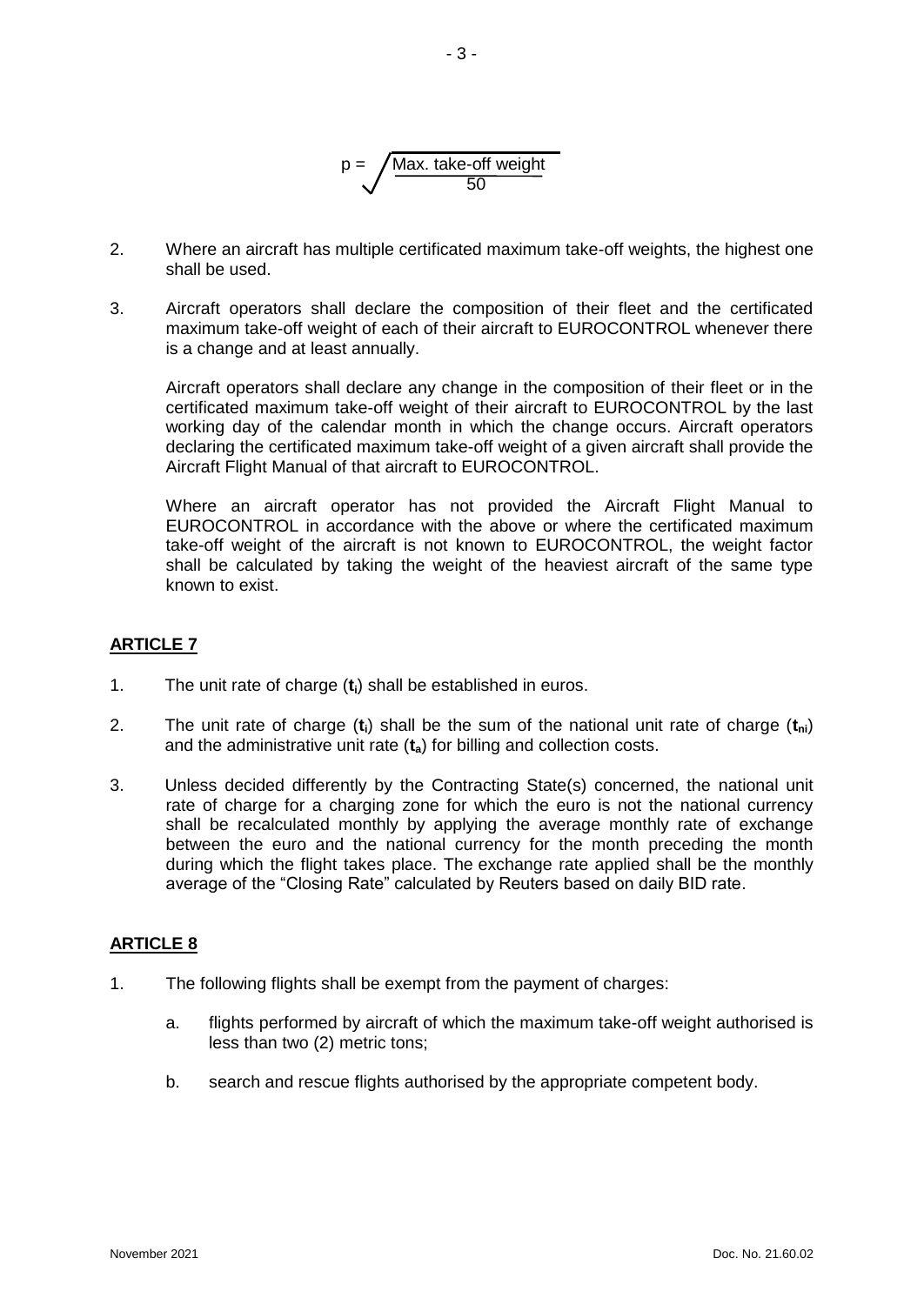- 2. Furthermore, the Contracting State(s) concerned may, in respect of a given charging zone falling under its (their) responsibility, exempt from the payment of the charge:
	- a. military flights performed by aircraft of any State;
	- b. training flights performed exclusively for the purpose of obtaining a licence, or a rating in the case of cockpit flight crew, and where it is substantiated by an appropriate remark on the flight plan that the flight is performed exclusively for that purpose. Flights must be performed solely within this charging zone;
	- c. flights performed exclusively for the purpose of checking or testing equipment used or intended to be used as ground aids to air navigation, excluding positioning flights by the aircraft concerned;
	- d. flights terminating at the aerodrome from which the aircraft has taken off and during which no intermediate landing has been made (circular flights);
	- e. flights performed exclusively under VFR within this charging zone;
	- f. humanitarian flights authorized by the appropriate competent body;
	- g. customs and police flights;
	- h. flights performed exclusively for the purpose of transport, on official mission, of reigning Monarchs and their immediate family, heads of state, heads of government and government ministers, where it is substantiated by the appropriate status indicator or remark on the flight plan that the flight is performed exclusively for that purpose.

#### **ARTICLE 9**

The charge shall be payable at EUROCONTROL's Headquarters, in accordance with the Conditions of Payment set out in Annex 2. The currency of account used shall be the euro.

Where a debtor has not paid the amount due, measures may be taken to enforce recovery in accordance with applicable law.

#### **ARTICLE 10**

The Contracting States shall publish the Conditions of Application of the Route Charges System and the unit rates.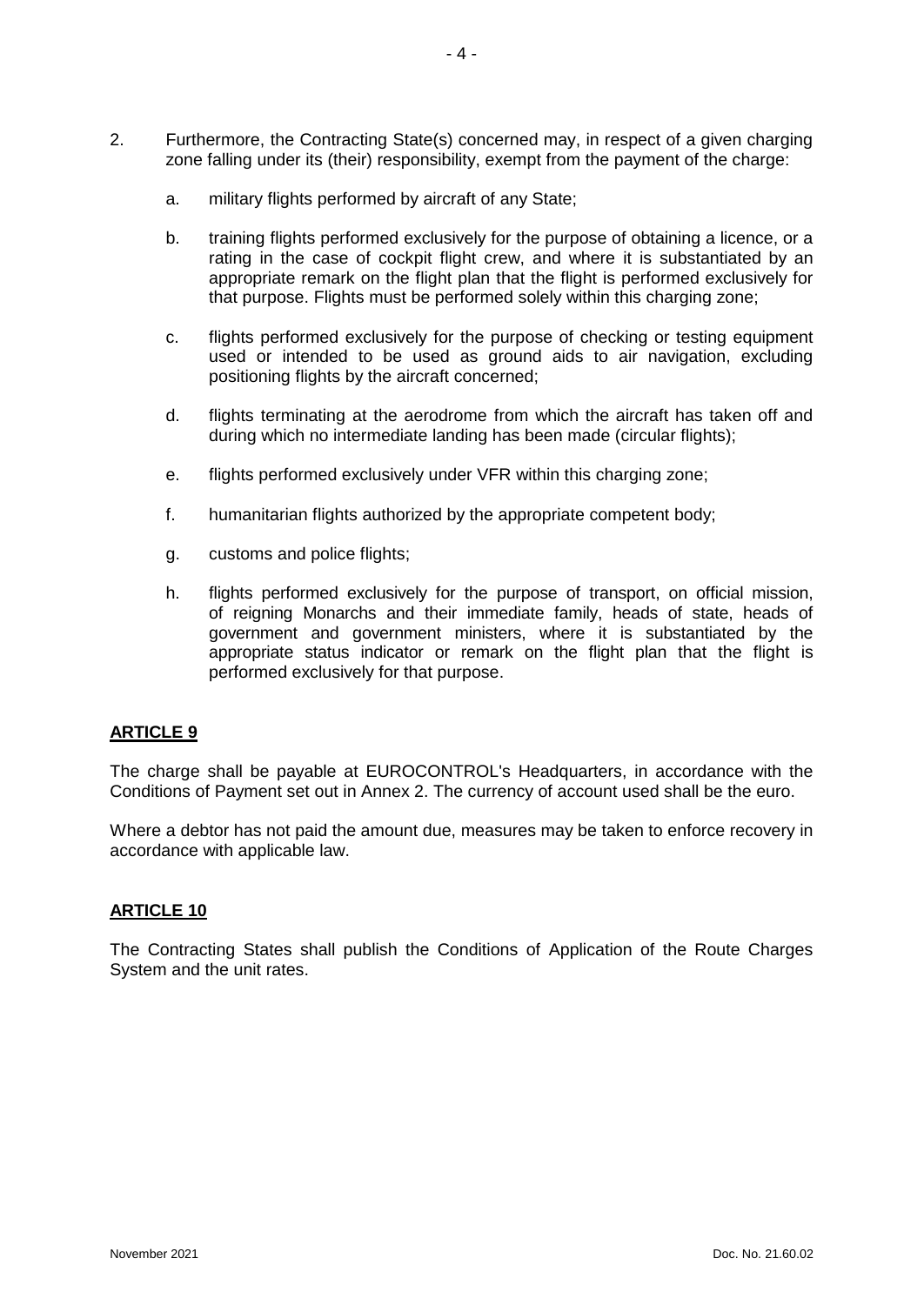#### **ANNEX 1**

### **EN ROUTE CHARGING ZONES**

#### **Name of Charging Zone Airspace description Contracting State(s)**

| Albania                  | Tirana Flight Information Region<br>Tirana Upper Flight Information Region                                                                                                                                                                                                                                                                                                                                                                                                                                                                                                                                                                                                                                                                                                                              | <b>Republic of Albania</b>                        |
|--------------------------|---------------------------------------------------------------------------------------------------------------------------------------------------------------------------------------------------------------------------------------------------------------------------------------------------------------------------------------------------------------------------------------------------------------------------------------------------------------------------------------------------------------------------------------------------------------------------------------------------------------------------------------------------------------------------------------------------------------------------------------------------------------------------------------------------------|---------------------------------------------------|
| Armenia                  | Yerevan Flight Information Region                                                                                                                                                                                                                                                                                                                                                                                                                                                                                                                                                                                                                                                                                                                                                                       | <b>Republic of Armenia</b>                        |
| Austria                  | Wien Flight Information Region                                                                                                                                                                                                                                                                                                                                                                                                                                                                                                                                                                                                                                                                                                                                                                          | <b>Republic of Austria</b>                        |
| Belgium - Luxembourg     | <b>Bruxelles Upper Flight Information Region</b><br><b>Bruxelles Flight Information Region</b>                                                                                                                                                                                                                                                                                                                                                                                                                                                                                                                                                                                                                                                                                                          | Kingdom of Belgium /<br>Grand Duchy of Luxembourg |
| Bosnia and Herzegovina   | Sarajevo Upper Flight Information Region<br>Sarejevo Flight Information Region                                                                                                                                                                                                                                                                                                                                                                                                                                                                                                                                                                                                                                                                                                                          | Bosnia and Herzegovina                            |
| <b>Bulgaria</b>          | Sofia Flight Information Region, less the airspace<br>defined by the lateral limits of "Sector DF 2", and with<br>the addition of the airspace defined by the lateral<br>limits of "Sector DF 1", where:<br>the lateral limits of "Sector DF 1" are 43°52'13"N<br>$\bullet$<br>025°58'33"E - 43°56'47"N 025°44'32"E -<br>43°58'46"N 025°28'18"E - 43°58'24"<br>N.<br>$025^{\circ}00'09''E - 43^{\circ}41'53''N 024^{\circ}41'48''E - \text{then}$<br>along the national border between the Republic<br>of Bulgaria and Romania to the point of origin<br>the lateral limits of "Sector DF 2" are 43°44'08"N<br>$\bullet$<br>028°30'04"E - 43°38'55"N 028°25'35"E -<br>44°08'26"N 027°01'01"E - then along the<br>national border between the Republic of<br>Bulgaria and Romania to the point of origin | <b>Republic of Bulgaria</b>                       |
| Canaries                 | Islas Canarias Upper Flight Information Region<br>Islas Canarias Flight Information Region                                                                                                                                                                                                                                                                                                                                                                                                                                                                                                                                                                                                                                                                                                              | Kingdom of Spain                                  |
| <b>Continental Spain</b> | Madrid Upper Flight Information Region<br>Madrid Flight Information Region<br>Barcelona Upper Flight Information Region<br>Barcelona Flight Information Region                                                                                                                                                                                                                                                                                                                                                                                                                                                                                                                                                                                                                                          | Kingdom of Spain                                  |
| Croatia                  | Zagreb Flight Information Region<br>Zagreb Upper Flight Information Region                                                                                                                                                                                                                                                                                                                                                                                                                                                                                                                                                                                                                                                                                                                              | <b>Republic of Croatia</b>                        |
| Cyprus                   | Nicosia Flight Information Region                                                                                                                                                                                                                                                                                                                                                                                                                                                                                                                                                                                                                                                                                                                                                                       | Republic of Cyprus                                |
| <b>Czech Republic</b>    | Praha Flight Information Region                                                                                                                                                                                                                                                                                                                                                                                                                                                                                                                                                                                                                                                                                                                                                                         | <b>Czech Republic</b>                             |
| Denmark                  | København Flight Information Region                                                                                                                                                                                                                                                                                                                                                                                                                                                                                                                                                                                                                                                                                                                                                                     | Kingdom of Denmark                                |
| Estonia                  | Tallinn Flight Information Region                                                                                                                                                                                                                                                                                                                                                                                                                                                                                                                                                                                                                                                                                                                                                                       | <b>Republic of Estonia</b>                        |
| Finland                  | Finland Upper Flight Information Region<br><b>Finland Flight Information Region</b>                                                                                                                                                                                                                                                                                                                                                                                                                                                                                                                                                                                                                                                                                                                     | <b>Republic of Finland</b>                        |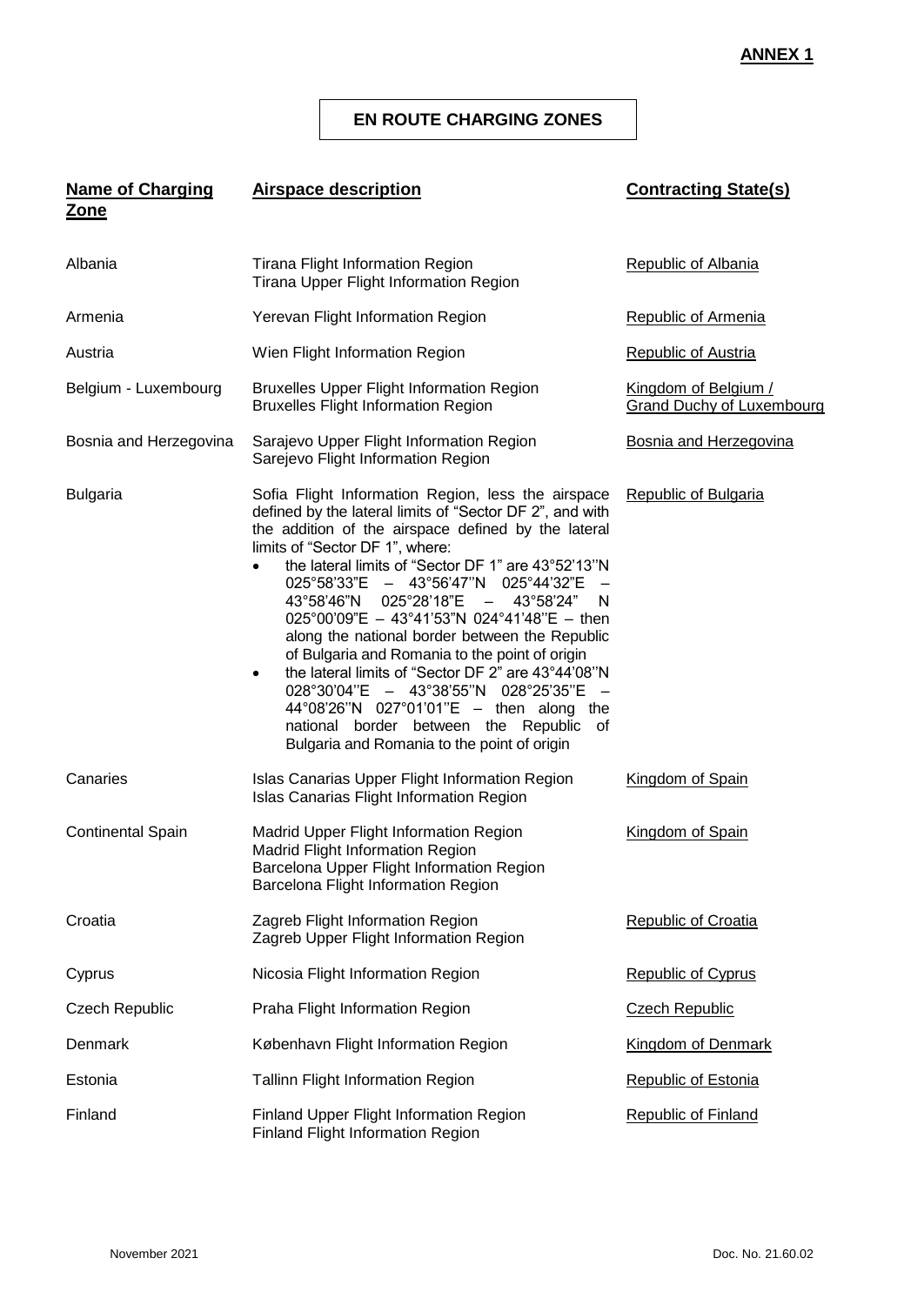| <b>Name of Charging</b> | <b>Airspace description</b>                                                                                                                                                                                                                                                                                                                                                                                                                                      | <b>Contracting State(s)</b>        |
|-------------------------|------------------------------------------------------------------------------------------------------------------------------------------------------------------------------------------------------------------------------------------------------------------------------------------------------------------------------------------------------------------------------------------------------------------------------------------------------------------|------------------------------------|
| <b>Zone</b>             |                                                                                                                                                                                                                                                                                                                                                                                                                                                                  |                                    |
| France                  | France Upper Flight Information Region<br>Paris Flight Information Region<br><b>Brest Flight Information Region</b><br>Bordeaux Flight Information Region<br>Marseille Flight Information Region<br>Reims Flight Information Region                                                                                                                                                                                                                              | <b>French Republic</b>             |
| Georgia                 | Tbilisi Flight Information Region                                                                                                                                                                                                                                                                                                                                                                                                                                | Georgia                            |
| Germany                 | Hannover Upper Flight Information Region<br>Rhein Upper Flight Information Region<br><b>Bremen Flight Information Region</b><br>Langen Flight Information Region<br>München Flight Information Region                                                                                                                                                                                                                                                            | <b>Federal Republic of Germany</b> |
| Greece                  | Hellas Upper Flight Information Region<br>Athinai Flight Information Region                                                                                                                                                                                                                                                                                                                                                                                      | <b>Hellenic Republic</b>           |
| Hungary                 | <b>Budapest Flight Information Region</b>                                                                                                                                                                                                                                                                                                                                                                                                                        | <b>Republic of Hungary</b>         |
| Ireland                 | Shannon Upper Flight Information Region<br>Shannon Flight Information Region<br>Shannon Oceanic Transition Area enclosed by the<br>following co-ordinates: 51°North 15°West, 51°North<br>8°West, 48°30' North 8°West, 49°North 15°West,<br>51°North 15°West at and above FL55<br>Northern Oceanic Transition Area enclosed by the<br>following co-ordinates: 57°North 15° West,<br>54°North 15° West, 57°North 10°West, 54°34'North<br>10°West at and above FL55 | Ireland                            |
| Italy                   | Milano Upper Flight Information Region<br>Milano Flight Information Region<br>Roma Upper Flight Information Region<br>Roma Flight Information Region<br><b>Brindisi Upper Flight Information Region</b><br><b>Brindisi Flight Information Region</b>                                                                                                                                                                                                             | Italian Republic                   |
| Latvia                  | Riga Flight Information Region                                                                                                                                                                                                                                                                                                                                                                                                                                   | Republic of Latvia                 |
| Lisboa                  | Lisboa Upper Flight Information Region<br>Lisboa Flight Information Region                                                                                                                                                                                                                                                                                                                                                                                       | Portuguese Republic                |
| Lithuania               | Vilnius Flight Information Region                                                                                                                                                                                                                                                                                                                                                                                                                                | Republic of Lithuania              |
| Malta                   | Malta Upper Flight Information Region<br>Malta Flight Information Region                                                                                                                                                                                                                                                                                                                                                                                         | <b>Republic of Malta</b>           |
| Moldova                 | Chisinau Flight Information Region                                                                                                                                                                                                                                                                                                                                                                                                                               | <b>Republic of Moldova</b>         |
| Netherlands             | Amsterdam Flight Information Region                                                                                                                                                                                                                                                                                                                                                                                                                              | Kingdom of the Netherlands         |
| North Macedonia         | Skopje Flight Information Region                                                                                                                                                                                                                                                                                                                                                                                                                                 | Republic of North Macedonia        |
| Norway                  | Norway Upper Flight Information Region<br>Norway Flight Information Region<br>Bodø Oceanic Flight Information Region                                                                                                                                                                                                                                                                                                                                             | Kingdom of Norway                  |
| Poland                  | Warszawa Flight Information Region                                                                                                                                                                                                                                                                                                                                                                                                                               | <b>Republic of Poland</b>          |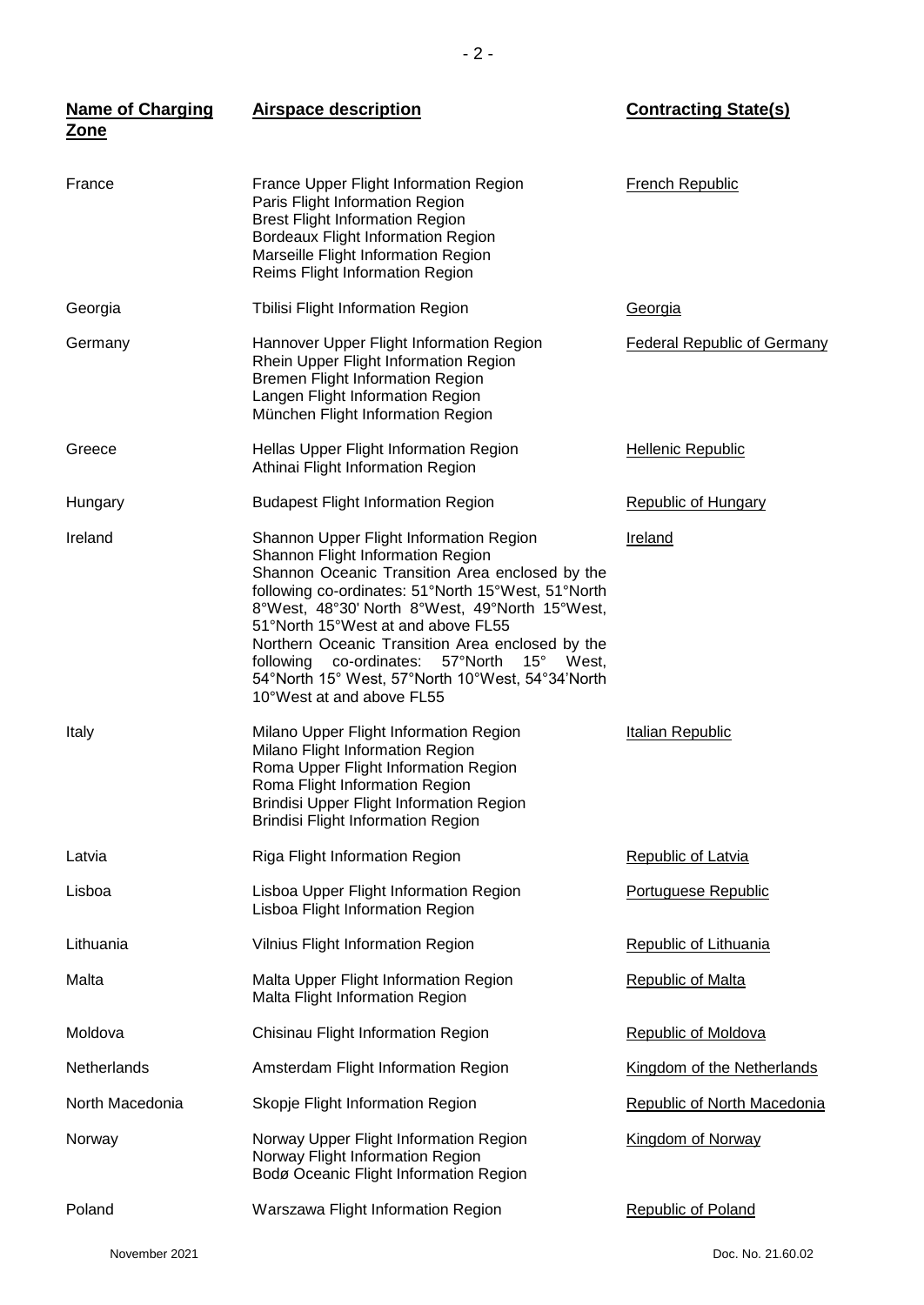| <b>Name of Charging</b><br>Zone      | <b>Airspace description</b>                                                                                                                                                                                                                                                                                                                                                                                                                                                                                                                                                                                                                                                                                                                                                              | <b>Contracting State(s)</b>                             |
|--------------------------------------|------------------------------------------------------------------------------------------------------------------------------------------------------------------------------------------------------------------------------------------------------------------------------------------------------------------------------------------------------------------------------------------------------------------------------------------------------------------------------------------------------------------------------------------------------------------------------------------------------------------------------------------------------------------------------------------------------------------------------------------------------------------------------------------|---------------------------------------------------------|
| Romania                              | Bucuresti Flight Information Region, less the<br>airspace defined by the lateral limits of "Sector DF<br>1", and with the addition of the airspace defined by<br>the lateral limits of "Sector DF 2", where:<br>the lateral limits of "Sector DF 1" are 43°52'13"N<br>$\bullet$<br>025°58'33"E - 43°56'47"N 025°44'32"E<br>$025^{\circ}28'18''E$ -<br>43°58'46"N<br>43°58'24"<br>N.<br>025°00'09"E - 43°41'53"N 024°41'48"E - then<br>along the national border between the Republic<br>of Bulgaria and Romania to the point of origin<br>the lateral limits of "Sector DF 2" are 43°44'08"N<br>$\bullet$<br>028°30'04"E - 43°38'55"N 028°25'35"E -<br>44°08'26"N 027°01'01"E - then along the<br>national border between the Republic of Bulgaria<br>and Romania to the point of origin | Romania                                                 |
| Santa Maria                          | Santa Maria Flight Information Region                                                                                                                                                                                                                                                                                                                                                                                                                                                                                                                                                                                                                                                                                                                                                    | <b>Portuguese Republic</b>                              |
| Serbia / Montenegro /<br><b>KFOR</b> | Beograd Upper Flight Information Region<br>Beograd Flight Information Region                                                                                                                                                                                                                                                                                                                                                                                                                                                                                                                                                                                                                                                                                                             | <b>Republic of Serbia /</b><br>Montenegro               |
| Slovakia                             | Bratislava Flight Information Region                                                                                                                                                                                                                                                                                                                                                                                                                                                                                                                                                                                                                                                                                                                                                     | <b>Slovak Republic</b>                                  |
| Slovenia                             | Ljubljana Flight Information Region                                                                                                                                                                                                                                                                                                                                                                                                                                                                                                                                                                                                                                                                                                                                                      | <b>Republic of Slovenia</b>                             |
| Sweden                               | Sweden Upper Flight Information Region<br>Sweden Flight Information Region                                                                                                                                                                                                                                                                                                                                                                                                                                                                                                                                                                                                                                                                                                               | Kingdom of Sweden                                       |
| Switzerland                          | Switzerland Upper Flight Information Region<br>Switzerland Flight Information Region                                                                                                                                                                                                                                                                                                                                                                                                                                                                                                                                                                                                                                                                                                     | <b>Swiss Confederation</b>                              |
| Turkey                               | Ankara Flight Information Region<br><b>Istanbul Flight Information Region</b>                                                                                                                                                                                                                                                                                                                                                                                                                                                                                                                                                                                                                                                                                                            | <b>Republic of Turkey</b>                               |
| United Kingdom                       | Scottish Upper Flight Information Region<br>Scottish Flight Information Region<br>London Upper Flight Information Region<br>London Flight Information Region                                                                                                                                                                                                                                                                                                                                                                                                                                                                                                                                                                                                                             | United Kingdom of Great-Britain<br>and Northern Ireland |
| Ukraine                              | Kyiv Upper Flight Information Region<br>Kyiv Flight Information Region<br>Simferopol' Flight Information Region<br>Odesa Flight Information Region<br>Dnipro Flight Information Region<br>Lviv Flight Information Region<br>less the airspace defined by the lateral limits of<br>"Ukraine South"                                                                                                                                                                                                                                                                                                                                                                                                                                                                                        | <b>Ukraine</b>                                          |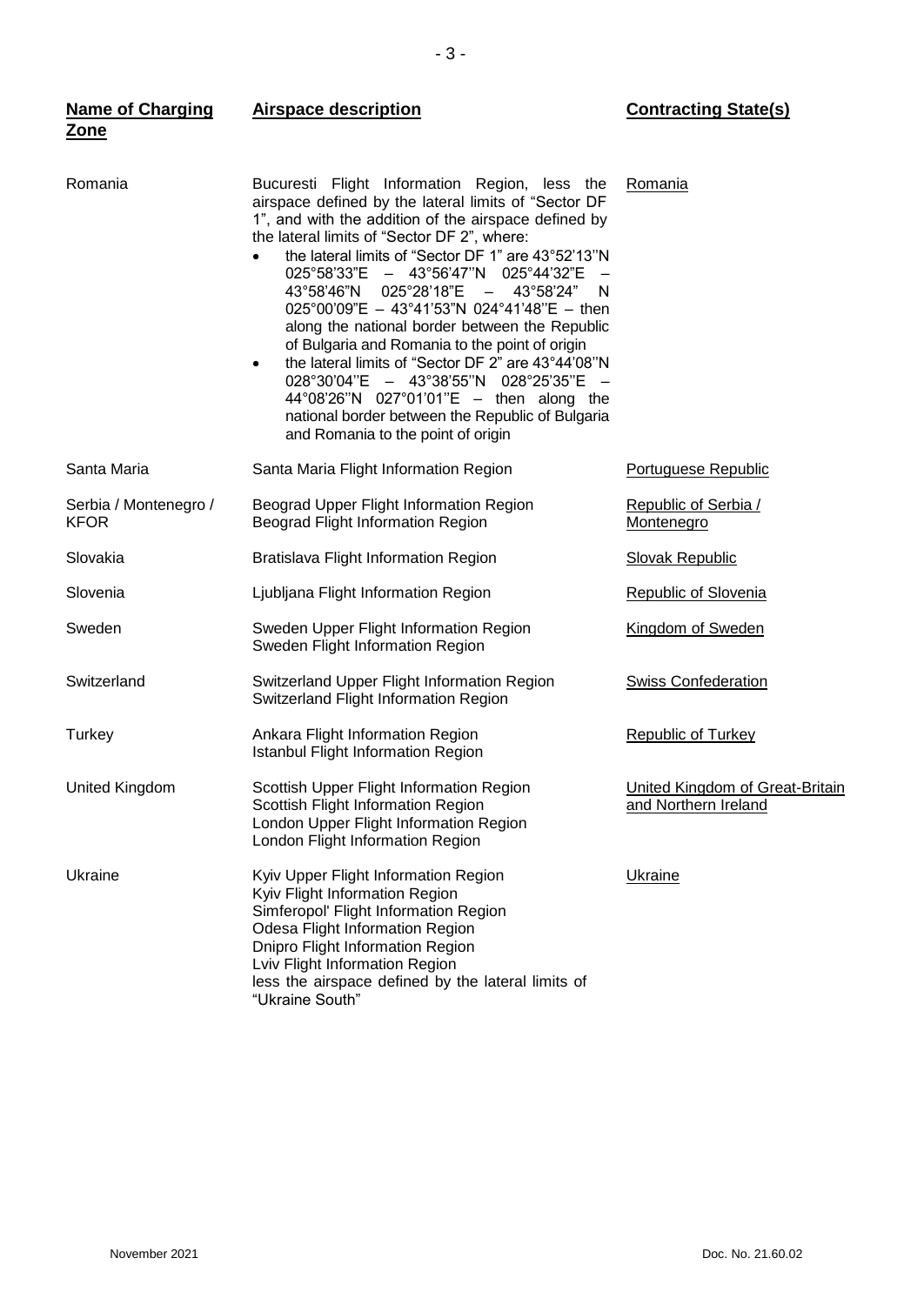| <b>Name of Charging</b><br>Zone | <b>Airspace description</b>                                                                                                                                                                                                                                                                                                                                                                                            | <b>Contracting State(s)</b> |
|---------------------------------|------------------------------------------------------------------------------------------------------------------------------------------------------------------------------------------------------------------------------------------------------------------------------------------------------------------------------------------------------------------------------------------------------------------------|-----------------------------|
| Ukraine South                   | 452723N 0313037E. 442609N 0323933E.<br>434206N 0332812E, 431435N 0340943E,<br>424600N 0344908E, 424650N 0340516E,<br>424756N 0331052E, 424756N 0315652E,<br>424800N 0304500E, 431512N 0303824E,<br>434812N 0303018E. 440511N 0302619E.<br>441500N 0302400E, 444244N 0301010E,<br>444845N 0300750E, 445447N 0300448E,<br>445230N 0302130E, 445848N 0303342E,<br>451530N 0310642E, 452436N 0312500E,<br>452723N 0313037E | Ukraine                     |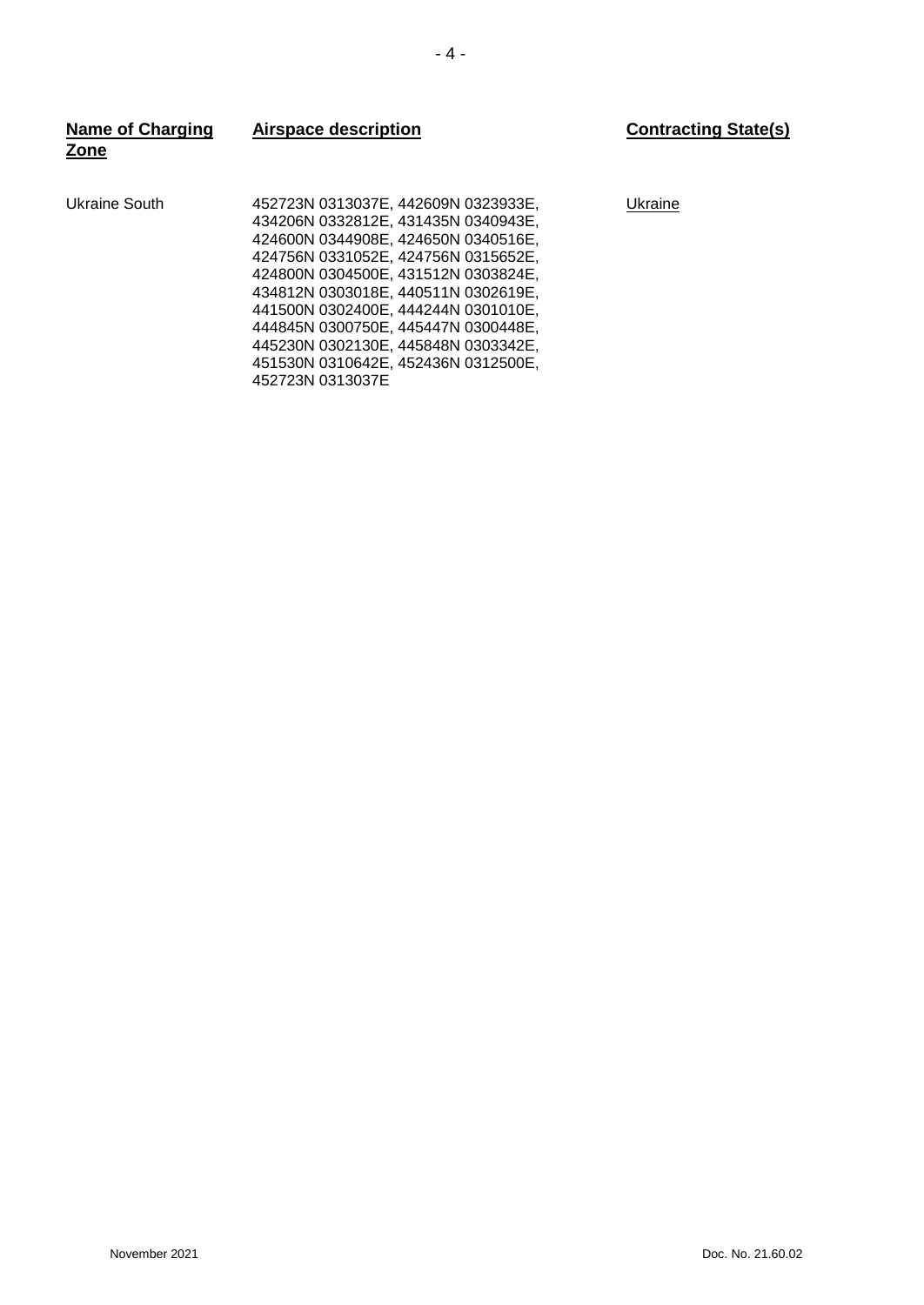# **CONDITIONS OF PAYMENT**

#### CLAUSE 1

- 1. The amounts billed shall be payable at EUROCONTROL's Headquarters in Brussels.
- 2. EUROCONTROL will nevertheless consider payment into the accounts opened in its name with banking establishments in the States designated by the competent bodies of the Route Charges System as a discharge of the payer's liability.
- 3. The amount of the charge is due on the date of performance of the flight. The latest value date by which payment must be received by EUROCONTROL shall be shown on the bill and is 30 days from the date of the bill.

#### CLAUSE 2

- 1. Except as provided in paragraph 2 of this clause, the amount of the charge shall be paid in euros.
- 2. Any user who is a national of a Contracting State may, whenever payment is made by him into a designated banking establishment situated in the State of which he is a national, discharge the debt in the convertible currency of that State.
- 3. Where a user avails himself of the facility referred to in the foregoing paragraph, the conversion into national currency of the euro amount shall be effected at the daily exchange rate used for commercial transactions for the value date and place of payment.

### CLAUSE 3

Payment shall be deemed to have been received by EUROCONTROL on the value date on which the amount due was credited into a designated bank account of EUROCONTROL. The value date shall be the date on which EUROCONTROL can use the funds. Bank charges in relation to the payment of EUROCONTROL bills shall be borne by the airspace user.

#### CLAUSE 4

- 1. Payments shall be accompanied by a statement giving the references, dates and euro amounts in respect of bills paid and of any credit notes deducted. The requirement to show the amounts of bills in euro shall apply also to users availing themselves of the facility to pay in national currency.
- 2. Where a payment is not accompanied by the details specified in paragraph 1 above so as to allow its application to a specific bill or bills, EUROCONTROL will apply the payment:
	- first to the oldest unpaid bills, and then
	- to the interests on late payment.